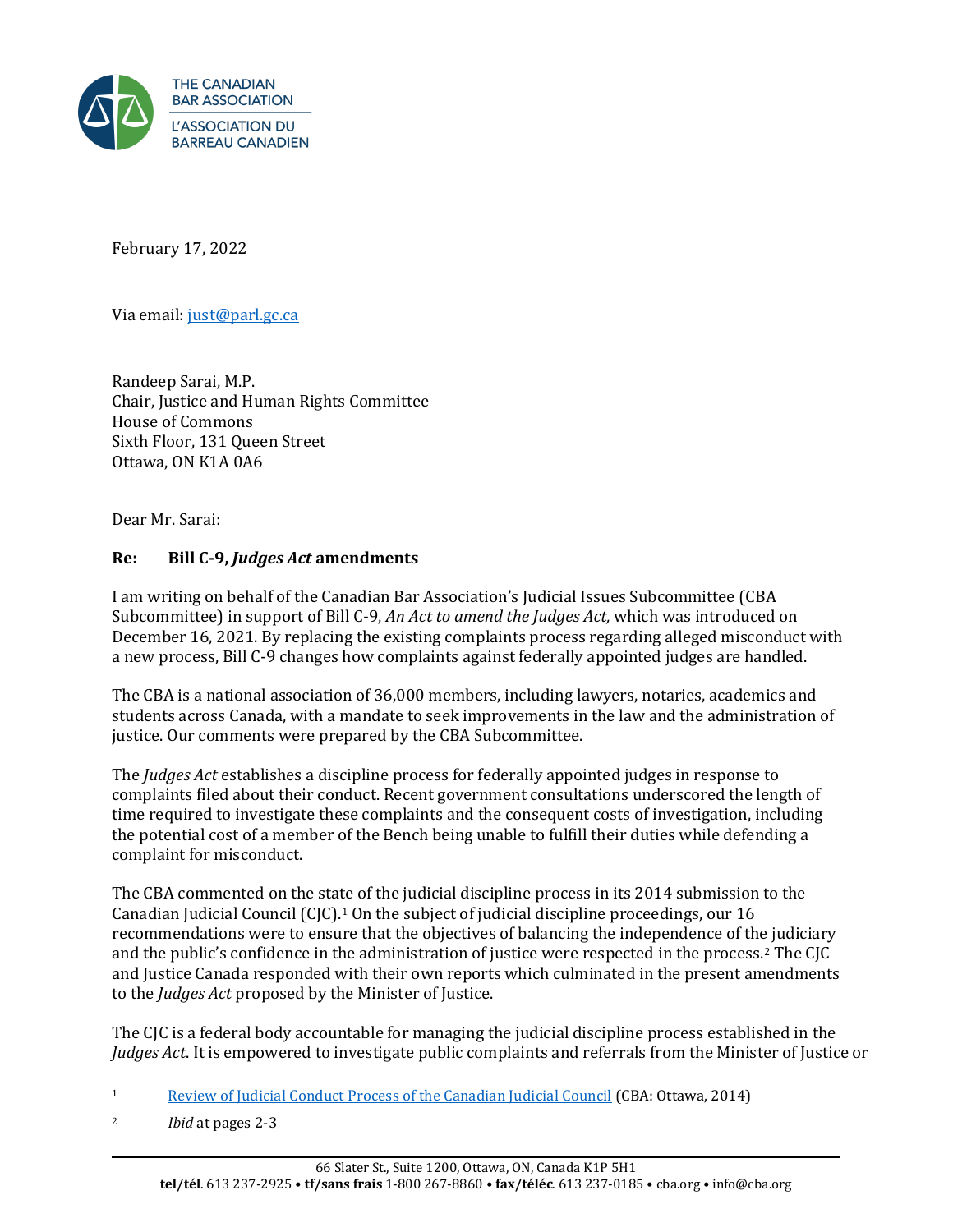a provincial or territorial attorney general about the conduct of federally appointed judges. In response to concerns about the process and its accountability, it issued a 2014 background paper with options for potential reform.3 The CJC stated the following on the need for reform:

[a] key aspect of ensuring access to justice for Canadians is the confidence that they have in their judges and in the justice system … [t]he Chief Justice and the Council have been calling for the past few years for reforms to be brought to the judicial conduct process, in order to make it more efficient and transparent, and we are hopeful that these reforms will be enacted soon.4

Justice Canada examined how to address questions surrounding judicial misconduct its in 2016 white paper5 and online consultation. Bill C-9 follows its public consultation on potential reforms and its report which highlighted significant increases in costs and delays and the need for reforms to ensure the process was cost effective. Underscoring the potential for delays and associated costs of the current process is the judicial misconduct case of *Girouard v. Canada (Attorney General)6* initiated in 2012 and concluded in 2021 following exhaustive appeal and judicial review proceedings.

Bill C-9 amends the process through which the conduct of federally appointed judges is reviewed by the CJC in three significant ways:

- it creates a process for reviewing allegations not serious enough to warrant removal from office;
- it improves the process by which recommendations on removal are made to the Minister; and
- it ensures that the determination of pensionable service for judges ultimately removed from office reflects the actual time of service and does not include the time of review.

The process for screening complaints that may not be serious enough to warrant removal from office is a positive development. Bill C-9 imposes mandatory sanctions such as counselling, continuing education and reprimands in these cases. This process saves the CJC time, ensures that judicial resources are well-managed, and minimizes the amount of time a judge might potentially spend defending a frivolous complaint.

Improving the process by which recommendations can be made to the Minister of Justice will ensure that meritorious claims are moved forward, ensuring efficient use of Department resources. Judges who face removal would have access to an appeal panel comprised of three CJC members and two judges and finally to the Supreme Court of Canada (SCC), if that Court agrees to hear the appeal. This streamlines the current process for court review of CJC decisions, which involves judicial review by two additional levels of court (the Federal Court and Federal Court of Appeal) before a judge can ask the SCC to hear their case.

It is critical that judges are able defend their conduct through a fair process<sup>7</sup> and be satisfied that, if they are ultimately exonerated, their pensionable service will be protected. However, it is equally important that time spent during that process does not contribute to pensionable service if the complaint results in removal of the judge from office.

<sup>3</sup> Review of the Judicial Conduct Process of the Canadian Judicial Council[, online.](https://cjc-ccm.ca/cmslib/general/CJC%20Background%20Paper%20on%20Judicial%20Conduct%202014-03.pdf)

<sup>4</sup> See Canadian Lawyer, Canada introduces legislation to change complaints process under Judges Act, [online.](https://www.canadianlawyermag.com/resources/professional-regulation/canada-introduces-legislation-to-change-complaints-process-under-judges-act/356727)

<sup>5</sup> See Possibilities for Further Reform of the Federal Judicial Discipline Process[, online.](https://www.justice.gc.ca/eng/cons/fjdp-pdmf/fjdp-pdmf.pdf)

<sup>6</sup> SCC 39379, application for leave to appeal dismissed on February 25, 2021.

<sup>7</sup> For an excellent discussion of the duty of procedural fairness in the investigative context, see the CJC Discussion Paper at pages 12-17.